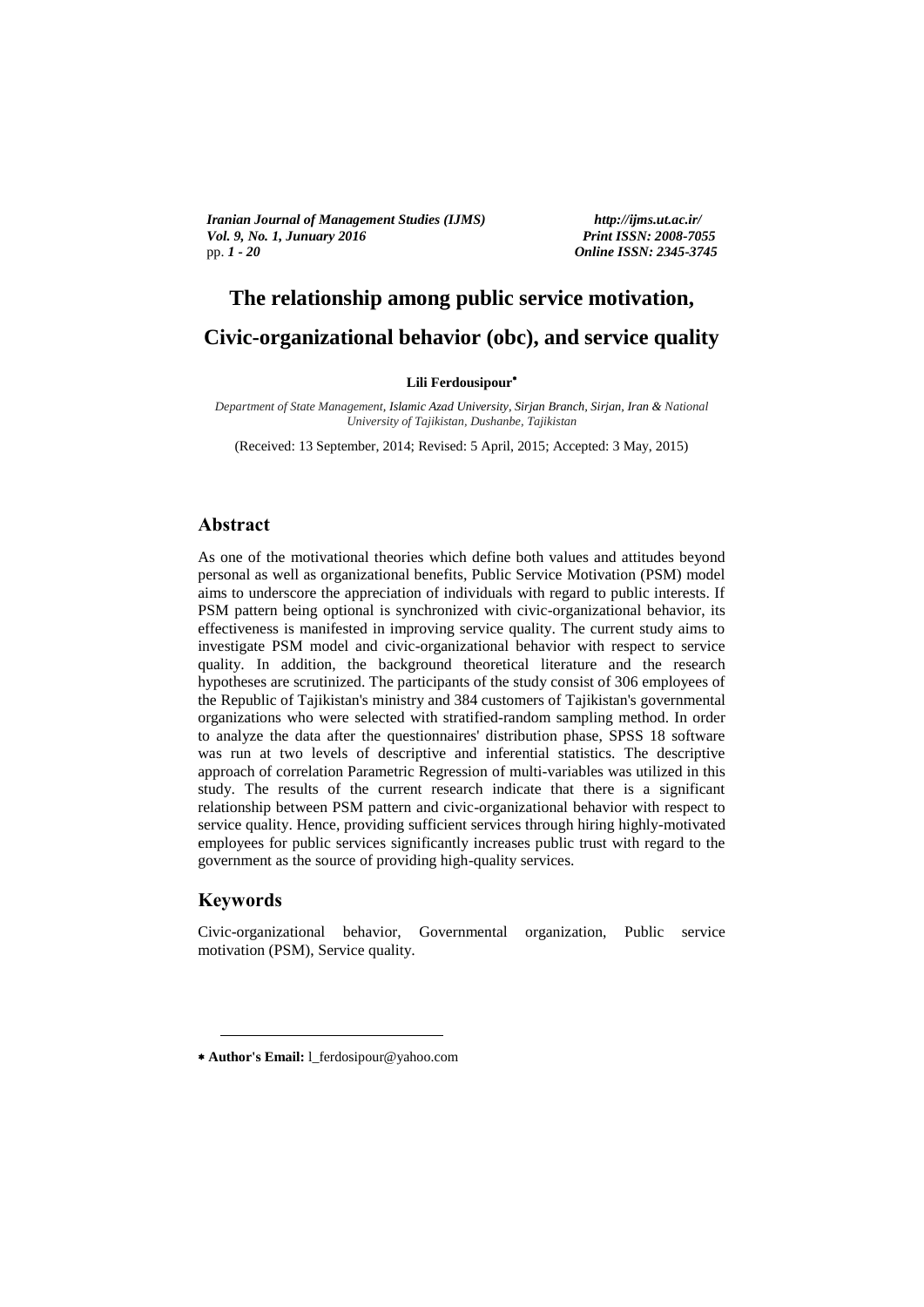### **Introduction**

Real motivation for providing well-grounded service with regard to public organizations remains an important issue in the history of governmental management. There is a general belief that public managers and employees are sufficiently motivated by the feeling that they are providing service to the public. Such a feeling does not necessarily exist in private sectors. Concern for their society and the tendency to provide service applying to public interests seem to motivate employees in governmental organizations; hence, they prioritize intrinsic motivation rather than extrinsic motivation (Crewson, 1997, p.514).

Examining the differences between the managers' and employees' incentives of private and public sectors, Rainey (1997) concluded that managers and employees of the public sector show much more interest and tendency with respect to ideological devotional goals and activities (cited in Rainey, 1982, p.295). Mainly introduced by Perry and Wise (1990), the concept of Public Service Motivation (PSM) is used to describe such a difference between the employees in both public and private sectors.

Likewise, Pandey *et al*. (2007) found that employees possessing PSM are more likely to be better corporate citizens and to pay more attention to their colleagues; therefore, they provide more assistance for their partners to accomplish a variety of duties. Kim (2005) also demonstrated that positive civic-organizational behavior is directly related to organizational performance. Meanwhile, the organizational and managerial professionals have always been willing to keep those employees who are motivated and highly committed. Such an interest arises from empirical beliefs and evidence which underscore the possession of motivated and committed workforce (Meyer *et al*., 2004). One such benefit is service improvement, meaning that having high levels of abilities leads to more competent behaviors for better quality performance and productivity (Babaei *et al*., 2015, p.19); thus, the investigation of both managers' and employees' motivation, particularly in the public sector, is considered as prominent in having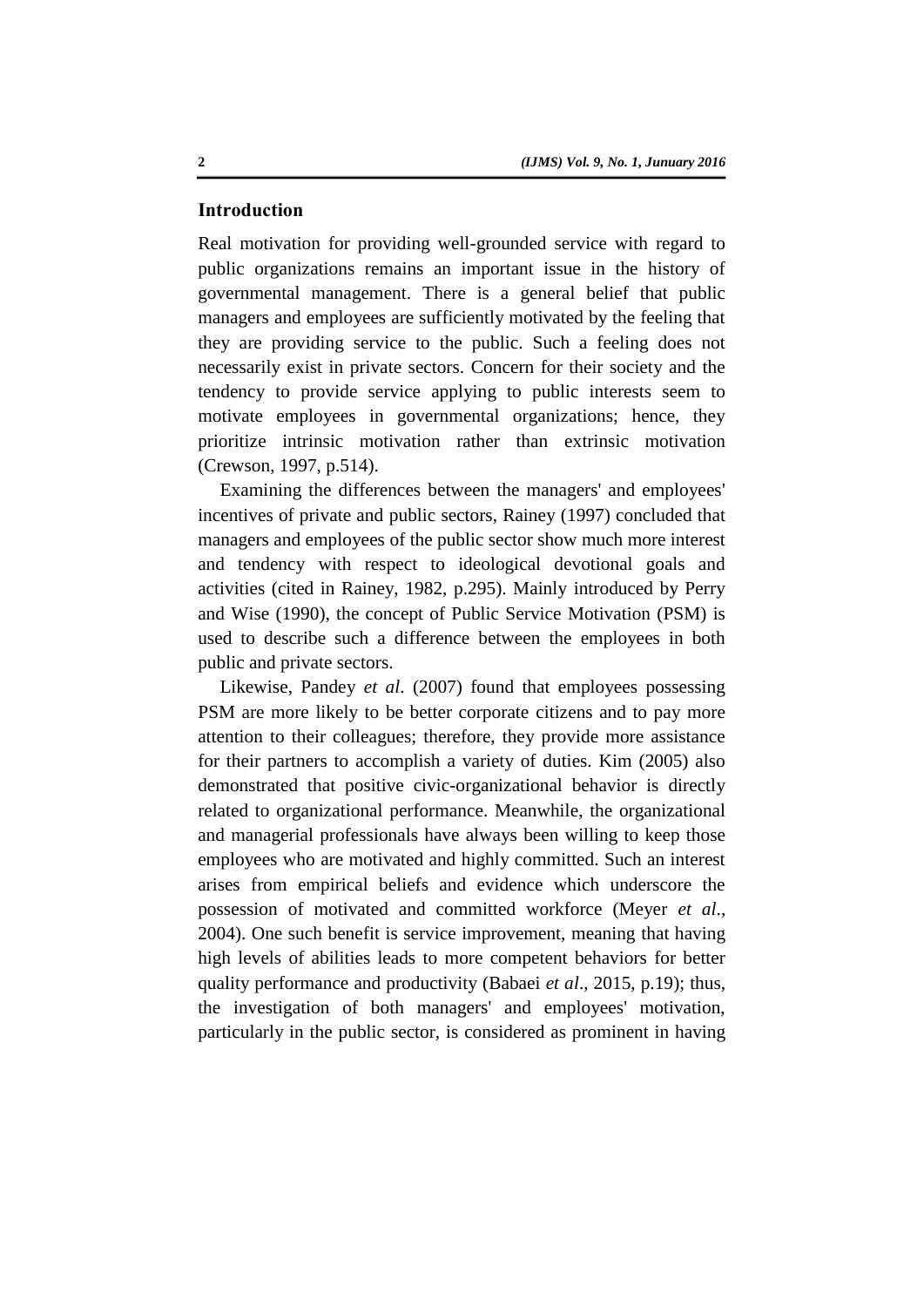proper civil behavior and its relation to the quality of service. Using Perry's model, the present study aims to investigate the PSM level of the employees working in Tajikistan's governmental organizations and its relationship with civic-organizational behavior with respect to service quality.

## **Public Service Motivation (PSM)**

Since many attempts for improving the performance of public organizations partially depend upon the capability of successful motivational enhancement of managers and employees in the public sector, it is vital for the public sector to redefine motivation and unique motivational principles with regard to the public sector (Houston, 2000). Brewder, Selden and Facer (1998) believe that a motivational force may give an individual a significant workforce to provide service for his or her own society (Brewer & Selden, 1998, p.417). The essence of the PSM concept is introduced by Petrovsky (2009, p.3) in that a type of motivation is regarded as innate which illustrates intrinsic motivation for activating individuals. Nonetheless, extrinsic motivation emphasizes the extrinsic incentives from the outside world such as material rewards.

Perry and Wise (1990, p.367) defined PSM as an answer to basic motivations throughout public institutions and organizations in terms of an individual's viewpoint. Although money is considered as an incentive for some people to choose a specific job or as motivation for advancement in their line of work, the two scholars argue that excitement and participation in public policies as well as the opportunity in providing service are greater goals. They held that individuals who respond to PSM incentives enjoy some kind of force driving them to provide a higher level of public service. Besides, PSM is generally understood as the willingness of employees in terms of public interests, and government agencies have such a characteristic (Petrovsky, 2009, p.3). Rainey and Steinbauer defined PSM as an altruistic motive for inclining to serve the interests of a community comprising of people, state or nation (Rainey, 1982, p.288).

The basic concept of PSM is that doing a job leading to increased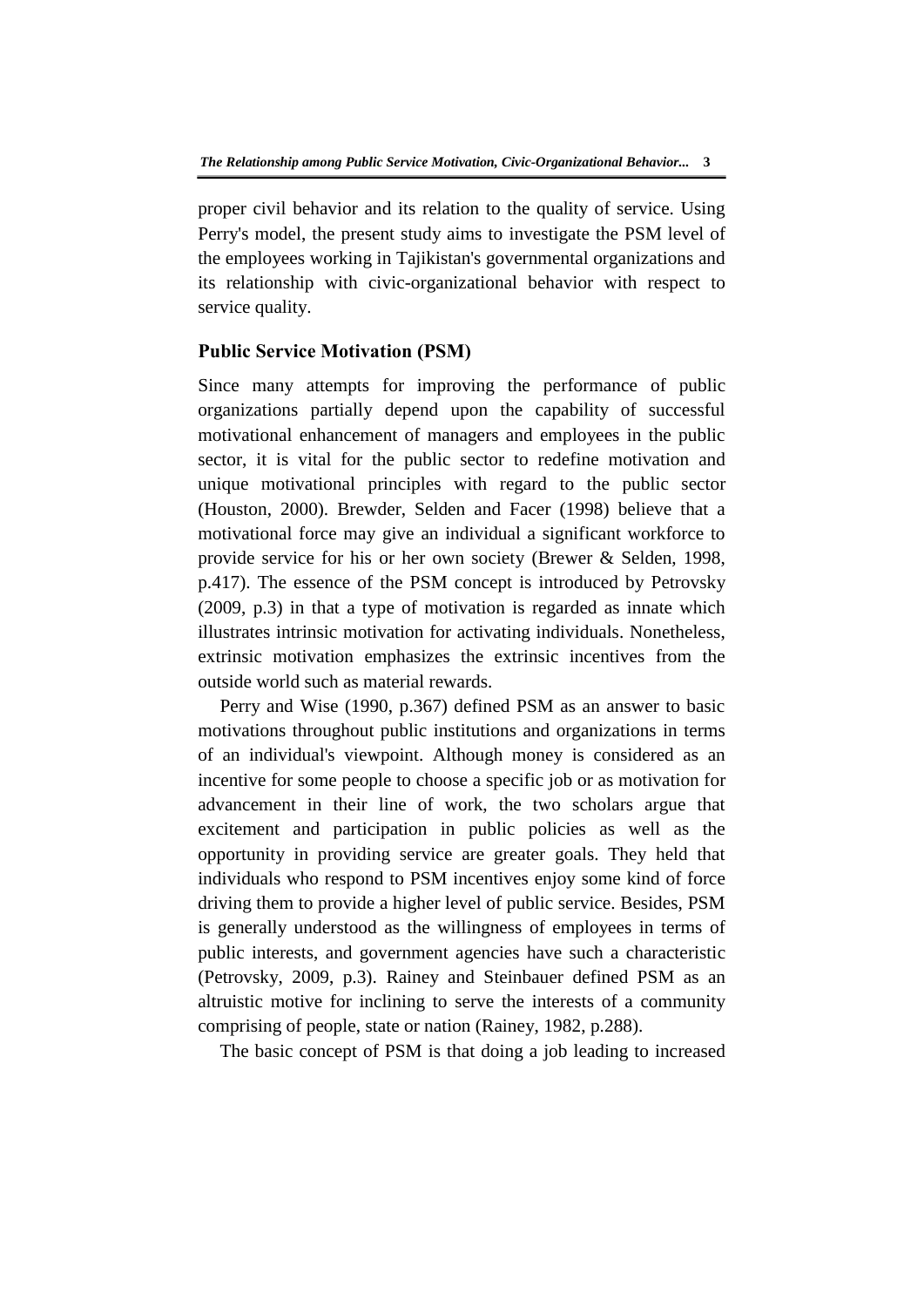public interest which is useful for and beneficial to others is regarded as self-motivation for government employees. Most of the research in this respect has been carried out by Perry and Wise (1990, p.370). They considered PSM as an individual's tendency for responding to incentives which basically and mainly exist in public institutions and organizations. Accordingly, Perrry (1996) has theorized PSM within the framework of a four-component model. These components are: attraction to public policy-making, commitment to public interest, compassion, and self-sacrifice.

# **Organizational Citizenship Behavior (OCB(**

For more than 60 years, researchers in organizational behavior have underscored the important roles of cooperative, non-functional, and altruistic behaviors in improving organizational effectiveness (Raub, 2008, p.179). Therefore, Bateman and Organ in 1983 pointed to the concept of organizational citizenship behavior as one such behavior (Kim, 2006). Organ defined it as individual behaviors which are voluntary and conscious and which are not directly detected by organizational reward systems and organizational performance systems; however, they enjoy a very significant impact on organizational effectiveness. Being optional and voluntary means that such behaviors are not part of the basic requirements of employees' job descriptions and principles (Kernodle, 2007). It also extends citizenship behavior to social interactions between customers and employees, the former as product and the latter as component for establishing quality services. Thus, from this perspective, the employees who manifest more OCB to other employees or other organizations meet the needs of their own customers better and are more active. Such an issue is reflected in evaluating the quality of customer service. (Organ & Rya, 1995).

### **Service Quality in the Public Sector**

Today, the improvement of service quality in the public sector is of utmost importance in comparison to other economical sectors. Since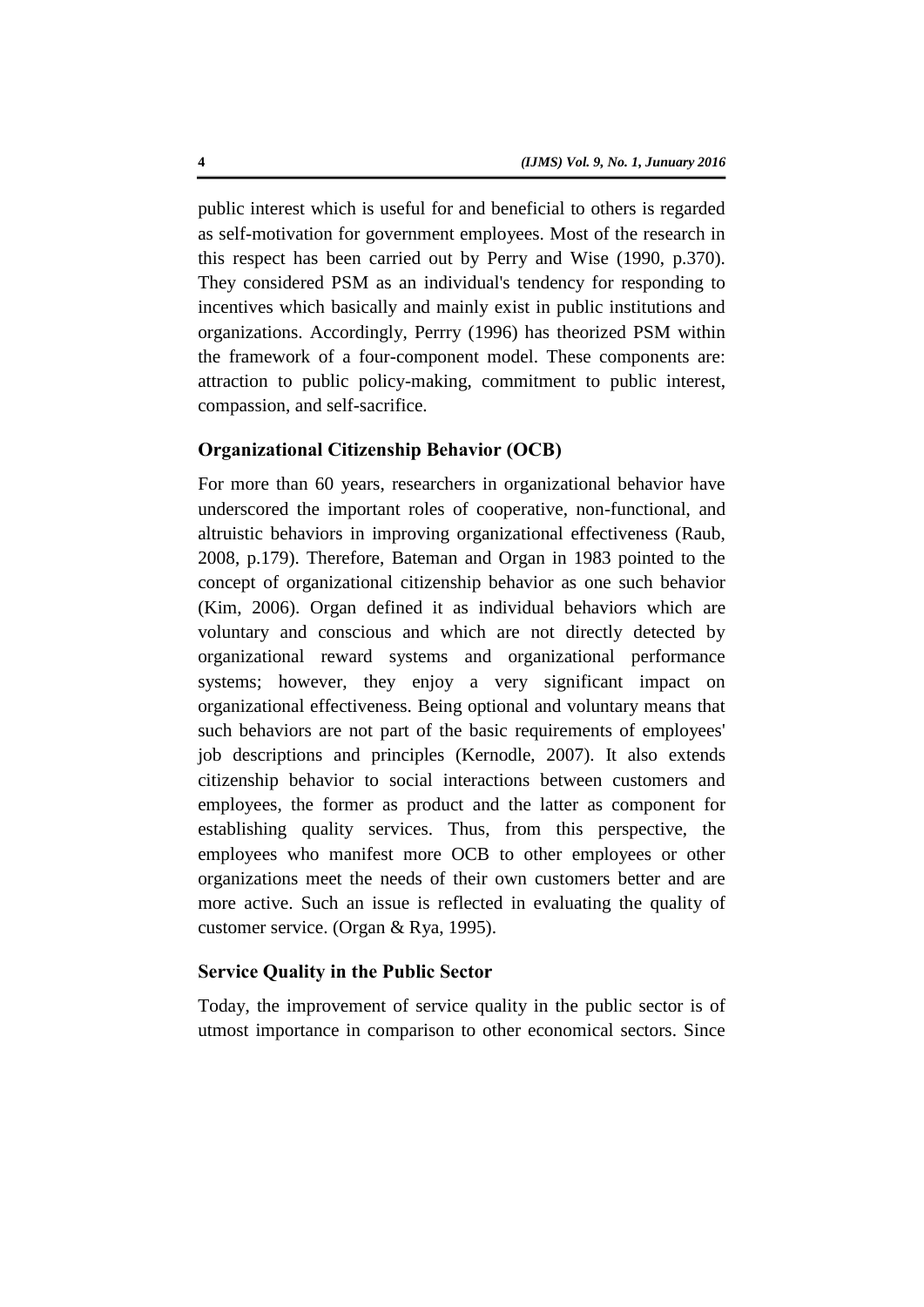governmental organizations try to provide sufficient services, such a level of importance is even more vivid (Alvani & Riahi, 2003, p. 43). The quality is a set of features of the product or service which is capable of complying with the explicit or implicit needs (Enayati *et al*., 2013, p.100). The delivery of high service quality contributes to consumer satisfaction (Azizi *et al*., 2014, p.126). Quality has many meanings and definitions such as 'achieving the predetermined standards', 'response to customers' expectations', and so forth.

Myriads of studies have been carried out on the definitions, models, and variables of service quality. Nevertheless, one of the most famous models is service quality gaps model and SERVQUAL instrument (Parasuraman, 1985, p.49). The assessment of service quality in SERVQUAL model is based on a true understanding of customers and the provided quality of services and is compared to the ideal situation (Anvarirostami, 2004). Doming believed that the survival of an organization in this transient world is the attraction of customers. Moreover, within the framework of governmental management, providing sufficient service to the public (i.e., public services customers) with high quality and an acceptable level and also providing response to users of services (i.e., civilians) have been emphasized (Amini & Farjam, 2008, p. 170). In order to attract individuals' trust and to increase the social capital, governments tend to provide well-established services to meet people's and civilians' satisfaction. As a result, within the new public management, governments are faced with the question of how services can be faster, better, and more cost-effective with higher quality (Alvani & Riahi, 2003, p.43). To sum up, governmental agencies must be the true servants of people not a burden on their shoulders (Kazemi, 1997, p.11). It seems that the existence or the strengthening of PSM for government employees may enhance service quality.

# **Public Service Motivation, Organizational Citizenship Behavior, and Service Quality**

One of the most prominent issues in organizational service-providers is the level of employees' motivation in that they do their job properly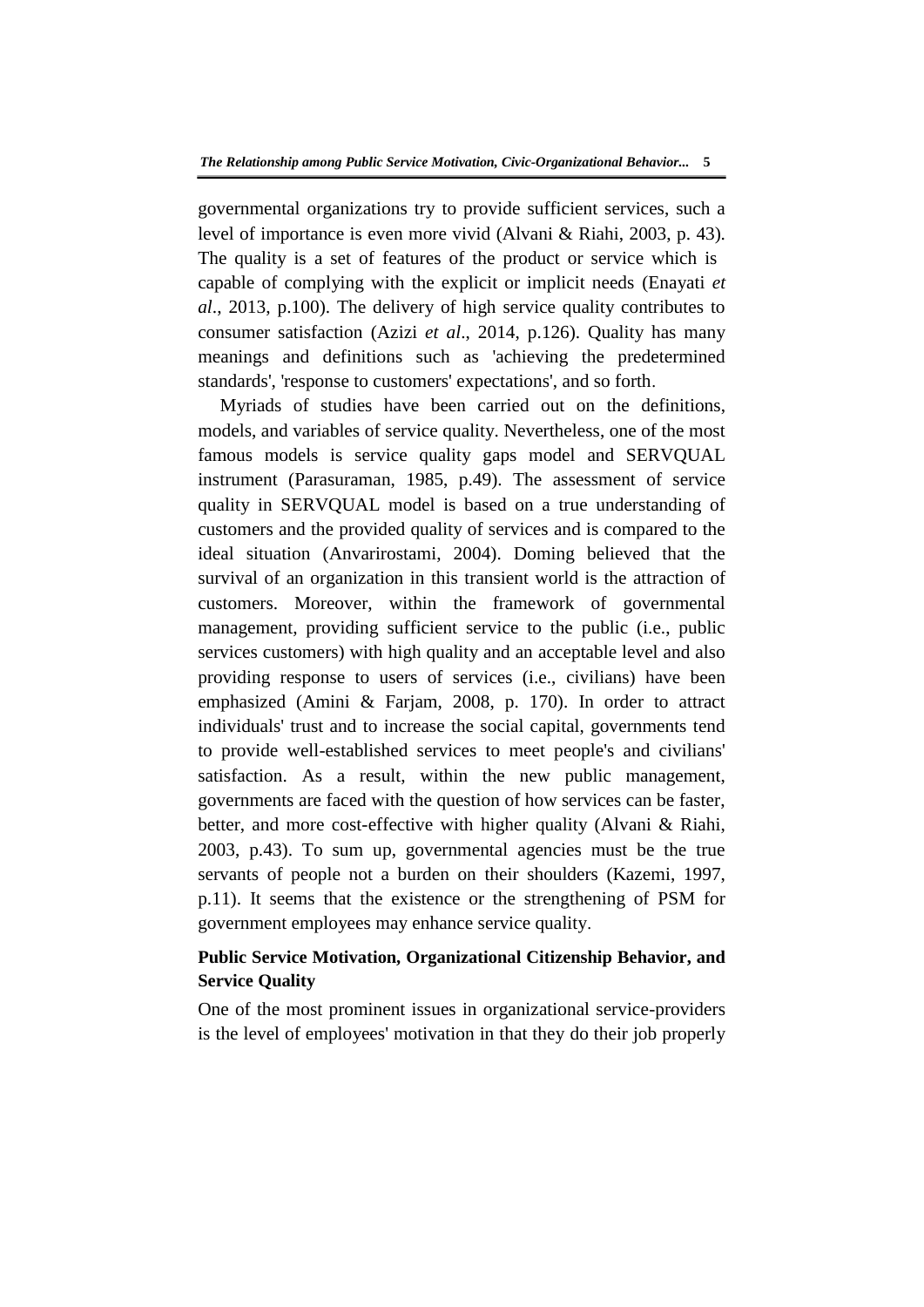in a way that customers' expectations are met accordingly and the services are provided with high quality. This will enable organizations to retain existing customers and to attract new customers (Nyhan & Marlowe, 1993, p.294). PSM can be a driving force for providing better service. Furthermore, Pandey *et al*. (2007) found that employees enjoying a high level of PSM are better organizational civilians, pay more attention to their colleagues, and assist their partners in a variety of tasks. Organizational citizenship behavior includes positive behaviors such as willingness to help fellow employees, tendency to be involved in immediate work, sociability, trustworthiness, and integrity beyond the expected principles (Pandey *et al*., 2007).

Also, the results of Kim's (2005, p.258) study indicated that PSM led to the behaviors associated with positive organizational citizenship behaviors. In addition, Kim concluded that positive organizational citizenship behaviors have a significant relationship with organizational performance. He evaluated 2000 public sector employees in the Republic of Korea and, within the same line as Brewer *et al*.'s study, he concluded that although PSM has a weaker effect on the quality of providing services in comparison to other individual factors such as organizational commitment and job satisfaction, it enjoys a positive and significant relationship with organizational performance (Kim, 2005, p.245; Kim, 2006, p.722). Hence, PSM leads to positive organizational citizenship behavior which ultimately affects the well-grounded performance of organizations.

Many studies have shown that participatory behaviors such as organizational citizenship behavior directly influence organizational service quality consequences such as smoother organizational communication, improvement of organizational planning, as well as the enhancement of the cooperation between individuals and organizations in creating a supportive environment (Podsakoff *et al*., 2006, p.513). PSM and service quality are both significant in that government employees work harder for the organization voluntarily and without any special expectations in order to increase the quantity and quality of their job performance (Kim, 2006). This issue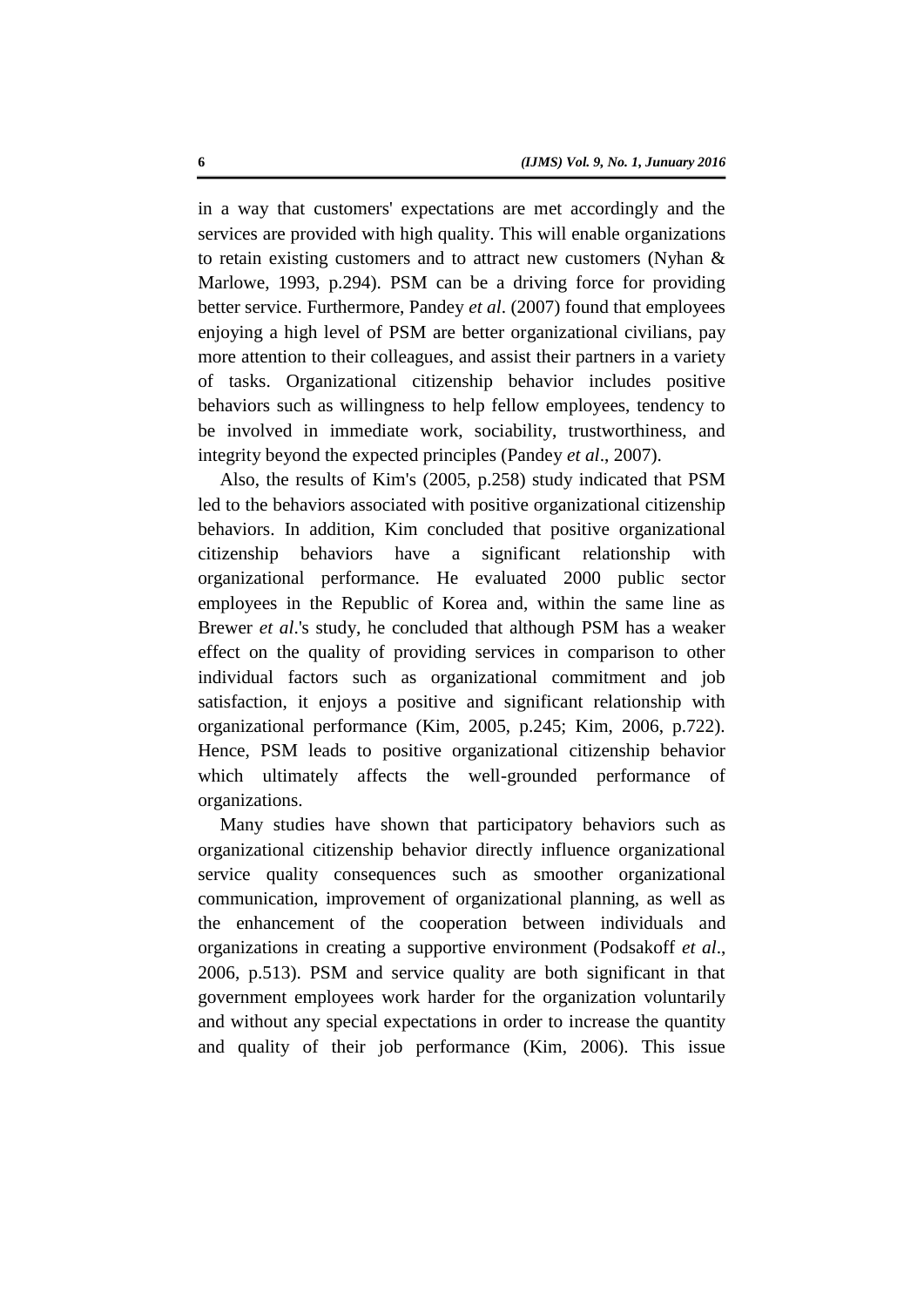underscores the generalizability of such findings to people from all walks of life. Particularly, government employees provide sufficient grounds for a better harmony for citizens through utilizing the driving force of intrinsic motivational methods such as PSM since the enhancement of such motivation leads to the fact that in order to become trustworthy, individuals should assist one another regarding a variety of tasks. Therefore, whenever such an important issue is formed as a public model for people from all walks of life, the enhancement of providing well-grounded and sufficient services are manifested. In the contemporary world, a renewed attention to ethics has become manifest (Sehhat *et al*., 2015, p.545).



**Fig. 1. Research conception model**

# **Research hypothesis**

### **The main hypothesis**

**H0:** There is a significant relationship between PSM, citizenship behavior, and service quality in Tajikistan's governmental organizations.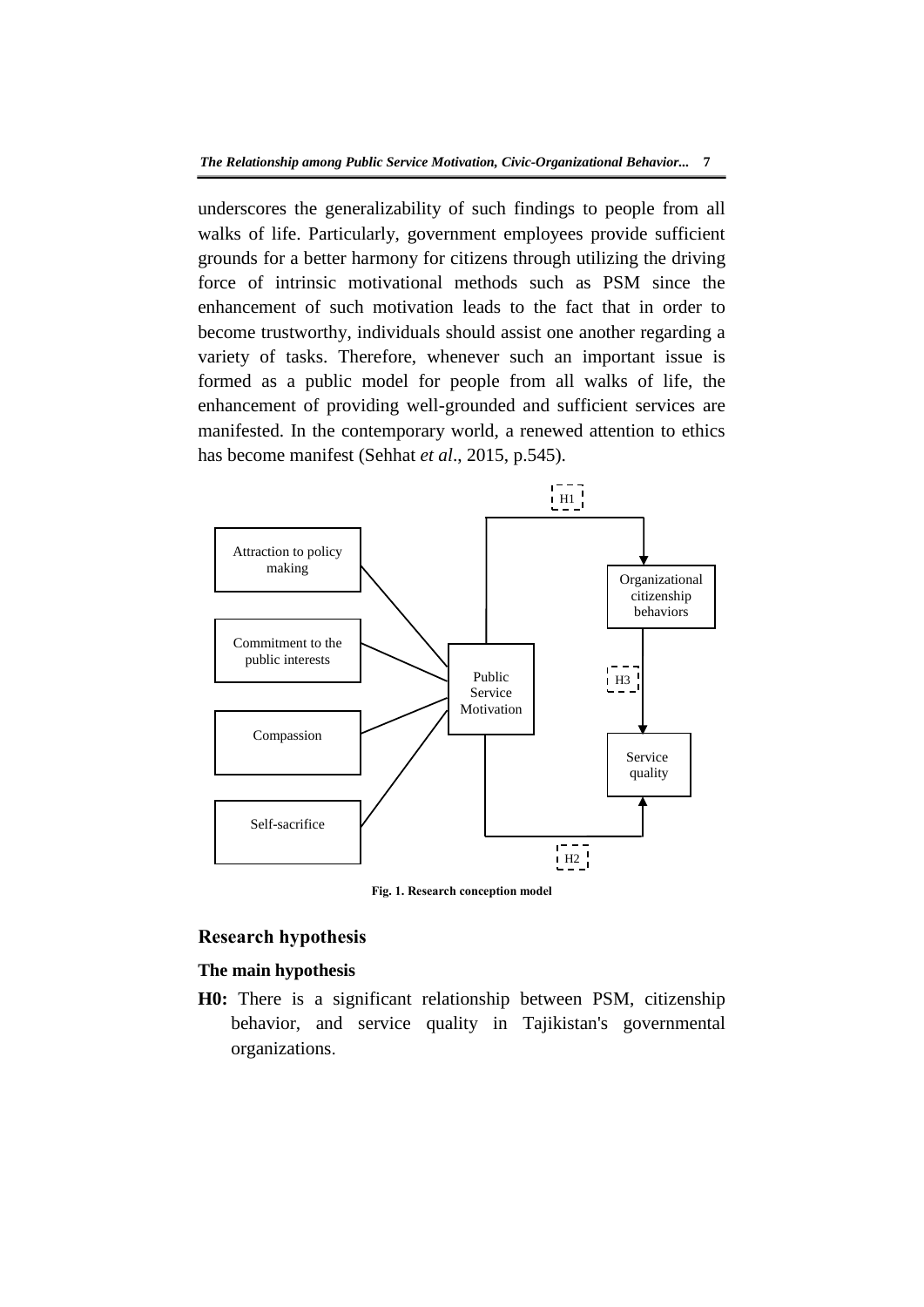### **Sub-hypotheses**

- **H1:** There is a significant relationship between employees' PSM in governmental organizations and organizational citizenship behavior.
	- **H2:** There is a significant relationship between the employees' PSM and service quality in Tajikistan's governmental organizations.
	- **H3:** There is a significant relationship between organizational citizenship behavior in governmental organizations and service quality.

#### **Research Methodology**

This research is applicable in terms of goal and is descriptive and correlational with regard to method. The data needed for the current study have been collected in two ways: library research and field study.

### **Participants and Instruments**

A total of 1543 individuals participated in this study which includes all employees working in the ministries of Dushanbe in Tajikistan. Based on a stratified random sampling, the participants were selected and related questionnaires were distributed among them. Also, according to Krejcie and Morgan's Table, 306 individuals were selected through random stratified sampling and based on this table, due to the large number of customers, 384 clients were considered. The instrument utilized for the collection of field data collected in this study was a four-part questionnaire.

The first part of the questionnaire underscored the individuals' demographic information about gender, education, age, and work experience. The second part emphasized PSM. This questionnaire which was developed by Perry and Wise (1990) contains 24 questions in 4 dimensions based on 5-Likert scale (1= very strongly disagree to 5= very strongly agree). The third part of the questionnaire was accounted for service quality (SERVQUAL) designed by Parasuraman, A., Zeithaml, V. and Berry, L.L. (1998). The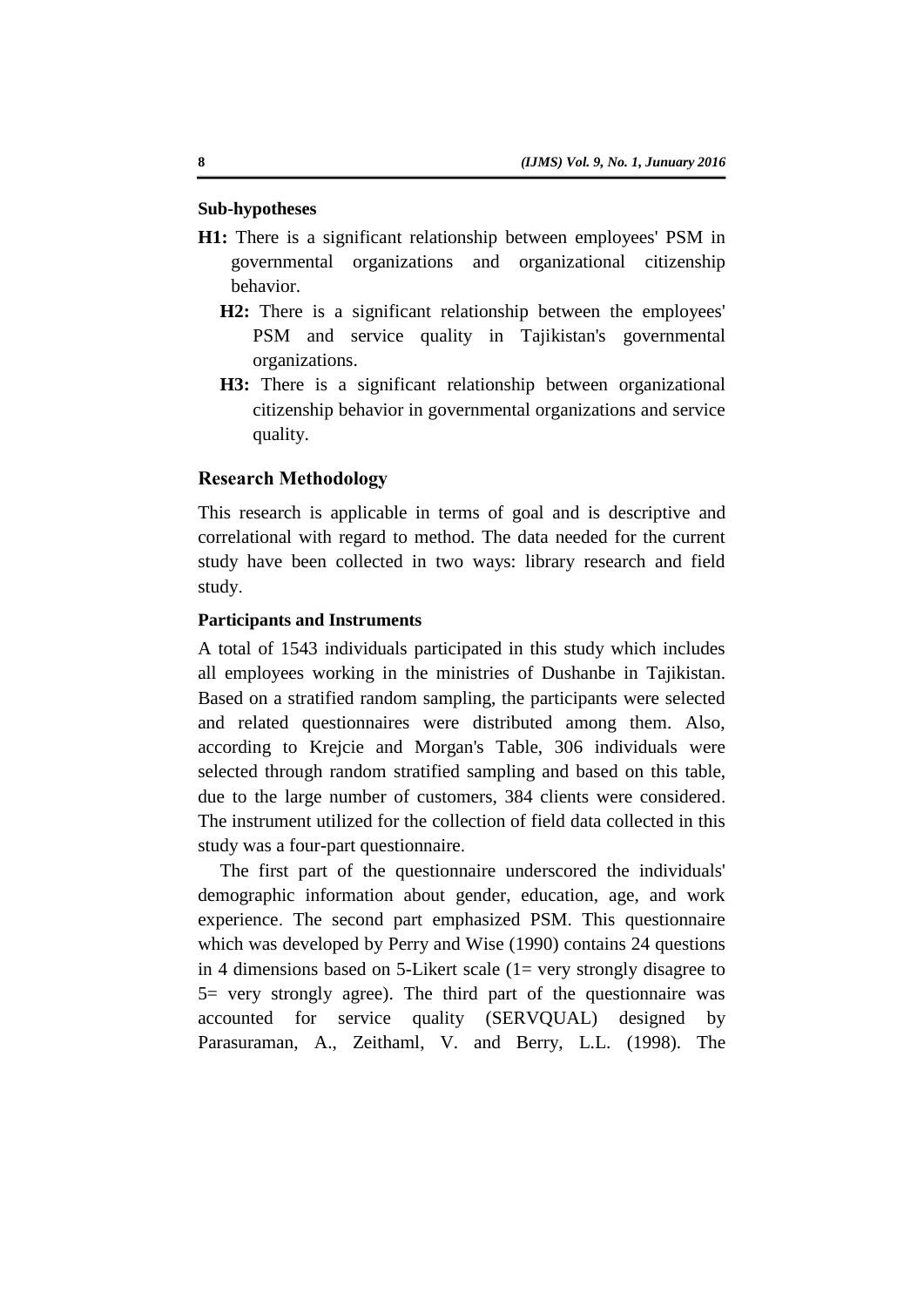SERVQUAL Scale of the questionnaire, in its original format includes 5 dimensions and 22 questions, half of whose components concerning the level of the consumers' expectations measure a specific type of service and the other half evaluates the understood level of service quality. The scores of service quality are measured in terms of customer perception and the expected level of customers from service and is also based on a 5-Likert scale  $(1=$  very strongly disagree to  $5=$ very strongly agree) (Parasuraman *et al*., 1988, p.15). The fourth part of the questionnaire was devoted to organizational citizenship behavior designed by Meyer, Bavels, McKay. This questionnaire contains 12 questions in 4 dimensions with 5- Likert scale  $(1=$  very low to 5= very high) (Netemeye *et al*., 1997). Although the validity and reliability of the questionnaires have been confirmed by their designers, this study also aims to investigate the reliability of the three questionnaires; thereby, the current research has found an acceptable level of reliability. In addition, the PSM questionnaire enjoyed alpha level of 0.76 as well as the quality of service and the citizenship behavior questionnaire obtained alpha level of 0.73 which all indicated acceptable levels of reliability.

#### **Research findings**

With reference to the years of service, the highest frequency among the respondents ranged between 6 and 10 years. Moreover, among the customer respondents 146 (38%) individuals were women, 238 (62%) subjects were male and the most frequent age (8.31%) were between 29 and 35 years old, respectively.

Using SPSS 18 statistical software, Pearson correlation statistic was utilized for investigating the independent variables and the dependent variable. Hence, the following results were obtained.

**H0 (the main hypothesis):** There is a significant relationship between PSM, citizenship behavior, and service quality in Tajikistan's governmental organizations.

First, the coefficient of determination and the adjusted coefficient of determination were analyzed. Stepwise multivariate regression analysis was used.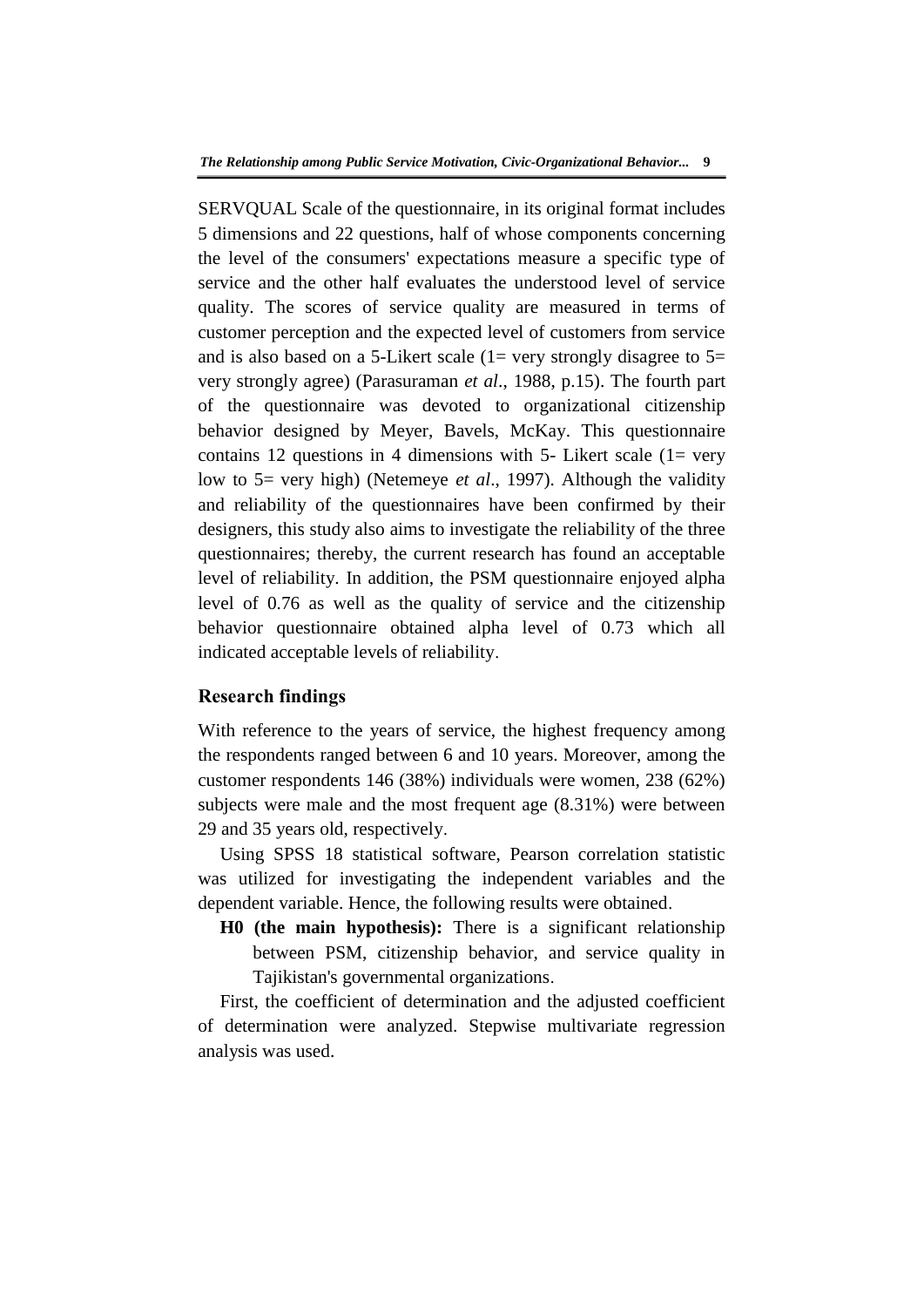As shown in Table 1, item regression was computed to investigate the relationship between certain variables. Since the computed significance level is 0.000 and less than 0.5, with a 95% confidence level, the null hypothesis is rejected and the research hypothesis is confirmed. In other words, there is a regressional relationship between the variables of PSM and citizenship behavior with regard to service quality.

- 1. Standardized coefficient (Beta) has been shown to signify organizational citizenship behavior with the coefficient of 0.457 in comparison to PSM 0.389 which demonstrated a greater effect on the relationship between variables.
- 2. Since the significance level is fixed at 0.151and is larger than 0.05, it can be removed from the calculation, and then the following regression formula can be written:  $\hat{Y} = 0.507 \times 1 + 1$ 0.437x2.

| Model                       | R                                | <b>The Coefficient</b><br>of<br><b>Determination</b> | <b>The Adjusted Coefficient</b><br>of Determination |             | <b>Standard</b><br>Error of<br><b>Estimation</b> |
|-----------------------------|----------------------------------|------------------------------------------------------|-----------------------------------------------------|-------------|--------------------------------------------------|
| 1                           | 0.801                            | 0.642                                                | 0.631                                               |             | 5.842                                            |
| <b>ANOVA Statistic</b>      | The Sum<br>of Squares            | Degrees of<br>Freedom                                | The Mean<br>Square                                  | Statistic F | The<br>Significance<br>Level                     |
| The Remaining<br>Regression | 4099.19<br>2286.867<br>6386.586  | $\mathfrak{D}_{\mathfrak{p}}$<br>304<br>306          | 2049.589<br>34.132                                  | 60.056      | 0.000                                            |
| Regression<br>Coefficients  | Non-Standardized<br>Coefficients |                                                      | Standardized<br>Coefficients                        | t Statistic | <b>The</b><br>Significance                       |
|                             | B                                | Standard<br>deviation                                | <b>B</b> eta                                        |             | Level                                            |
| The Constant                |                                  |                                                      |                                                     |             |                                                  |
| Level of Service            | 6.140                            | 4.228                                                |                                                     | 1.4523.234  | 0.151                                            |
| Motivation of               | 0.437                            | 0.135                                                | 0.389                                               | 3.796       | 0.002                                            |
| Citizenship                 | 0.507                            | 0.133                                                | 0.457                                               |             | 0.000                                            |
| <b>Behavior</b>             |                                  |                                                      |                                                     |             |                                                  |

**Table 1. Results of correlation test relationship between PSM, organizational citizenship behavior & service quality**

**H1:** There is a significant relationship between employees' PSM in governmental organizations and organizational citizenship behavior.

Firstly, the coefficient of determination and the adjusted coefficient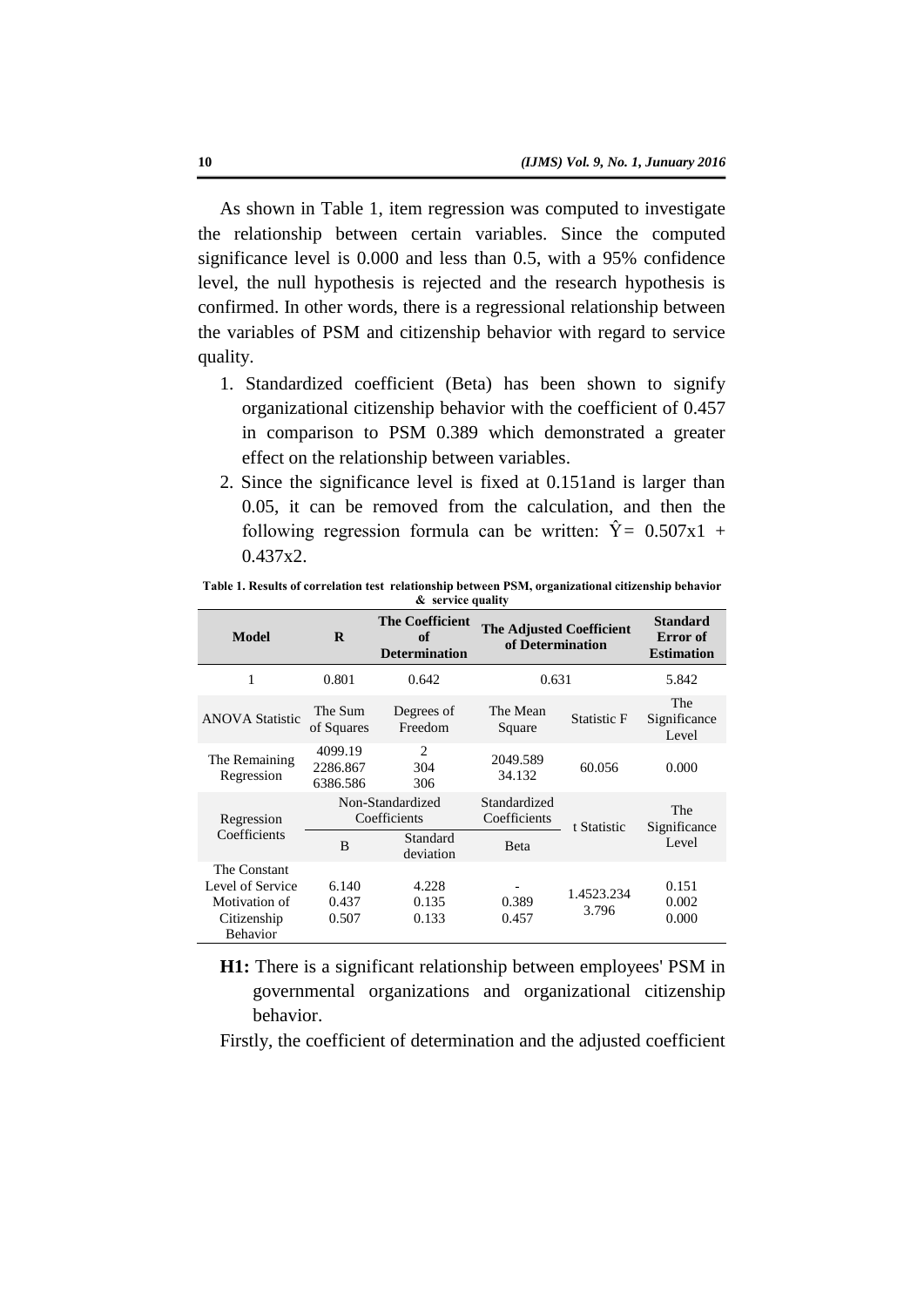of determination are calculated. Hence, the regression statistic through ENTER method is used.

As can be seen in Table 2, within the analysis of variance the regression item indicates the relationship between the variables. Since the computed significance level is 0.000 and less than 0.5, with a 95% confidence level, the null hypothesis is rejected and the research hypothesis is confirmed. In other words, there is a regressional relationship between the variables of PSM and citizenship behavior with regard to service quality.

- 1. Standardized coefficient (Beta) has been shown to signify PSM with the coefficient of 0.794.
- 2. Since the significance level is fixed at 0.926 and is larger than 0.05, it can be removed from the calculation, and then the following regression formula can be written:  $\hat{Y} = 0.804x_1$ .

| <b>Model</b>                           | $\bf{R}$                         | <b>The Coefficient</b><br>of<br><b>Determination</b> | <b>The Adjusted Coefficient</b><br>of Determination |                 | <b>Standard</b><br>Error of<br><b>Estimation</b> |  |
|----------------------------------------|----------------------------------|------------------------------------------------------|-----------------------------------------------------|-----------------|--------------------------------------------------|--|
| 1                                      | 0.749<br>0.631                   |                                                      | 0.625                                               |                 | 5.310                                            |  |
| <b>ANOVA</b><br><b>Statistic</b>       | The Sum of<br>Squares            | Degrees of<br>Freedom                                | The Mean<br>Square                                  | Statistic F     | The<br>Significance<br>Level                     |  |
| Sum of<br>Regression<br>Residual       | 3273.070<br>1917.516<br>5190.586 | 1<br>305<br>306                                      | 3273.070<br>28.199                                  | 116.071         | 0.000                                            |  |
| Regression<br>Coefficients             | Non-Standardized Coefficients    |                                                      | Standardized<br>Coefficients                        |                 | The                                              |  |
|                                        | B                                | Standard<br>deviation                                | Beta                                                | t Statistic     | Significance<br>Level                            |  |
| The<br>Constant<br>Level of<br>Service | 0.359<br>0.804                   | 3.842<br>0.075                                       | 0.794                                               | 0.093<br>10.774 | 0.926<br>0.000                                   |  |

**Table 2. Results of correlation test relationship between PSM & organizational citizenship behavior**

**H2:** There is a significant relationship between the employees' PSM and service quality in Tajikistan's governmental organizations.

Firstly, the coefficient of determination and the adjusted coefficient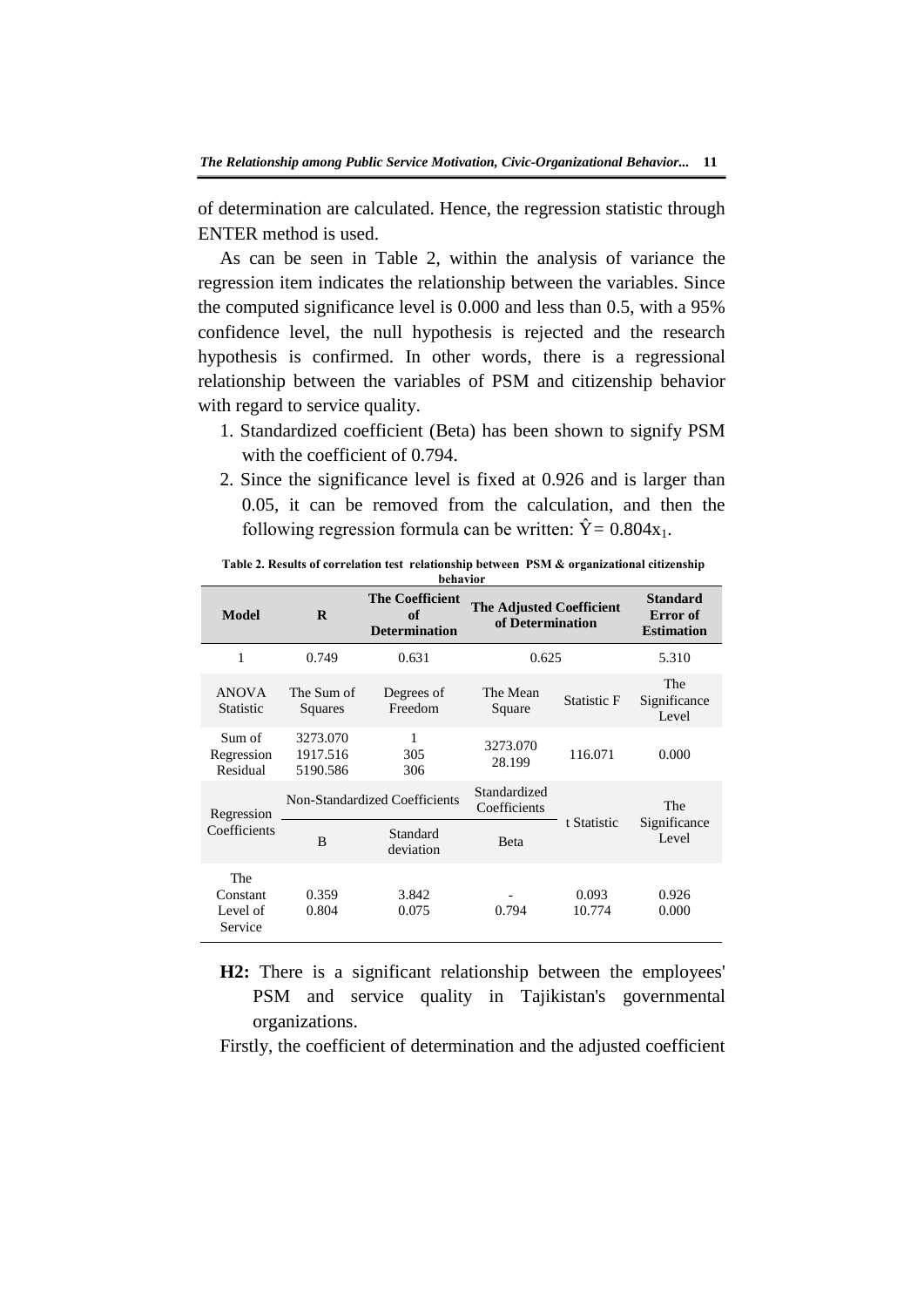of determination are calculated. Hence, the regression statistic through ENTER method is used.

As can be seen in Table 3, within the analysis of variance, the regression item indicates the relationship between the variables. Since the computed significance level is 0.000 and less than 0.5, with a 95% confidence level, the null hypothesis is rejected and the research hypothesis is confirmed. In other words, there is a regressional relationship between the variables of PSM and service quality.

- 1. Standardized coefficient (Beta) has been shown to signify PSM with the coefficient of 0.752.
- 2. Since the significance level is fixed at 0.176 and is larger than 0.05, it can be removed from the calculation, and then the following regression formula can be written:  $\hat{Y} = 0.844x_1$ .

| <b>Model</b>                                      | $\bf{R}$                         | <b>The Coefficient</b><br>of<br><b>Determination</b>   | <b>The Adjusted</b><br><b>Coefficient of</b><br><b>Determination</b> |                    | <b>Standard</b><br>Error of<br><b>Estimation</b> |  |
|---------------------------------------------------|----------------------------------|--------------------------------------------------------|----------------------------------------------------------------------|--------------------|--------------------------------------------------|--|
| 1                                                 | 0.752                            | 0.565                                                  | 0.559                                                                |                    | 6.393                                            |  |
| <b>ANOVA</b><br>Statistic                         | The Sum of<br>Squares            | Degrees of<br>Freedom                                  | The Mean<br>Square                                                   | <b>Statistic F</b> | The<br>Significance<br>Level                     |  |
| The sum of<br>Remaining<br>Regression             | 3607.786<br>2778.799<br>6386.586 | 1<br>305<br>306                                        | 3607.786<br>40.865                                                   | 88.286             | 0.000                                            |  |
| Regression<br>Coefficients                        | B                                | Non-Standardized Coefficients<br>Standard<br>deviation | Standardized<br>Coefficients<br>Beta                                 | t Statistic        | The<br>Significance<br>Level                     |  |
| The Constant<br>Level of<br>Service<br>Motivation | 6.322<br>0.844                   | 4.625<br>0.090                                         | 0.752                                                                | 1.367<br>9.396     | 0.176<br>0.000                                   |  |

**Table 3. Results of correlation test relationship between PSM & service quality**

**H3:** There is a significant relationship between organizational citizenship behavior in governmental organizations and service quality.

Firstly, the coefficient of determination and the adjusted coefficient of determination are calculated. Hence, the regression statistic through ENTER method is use.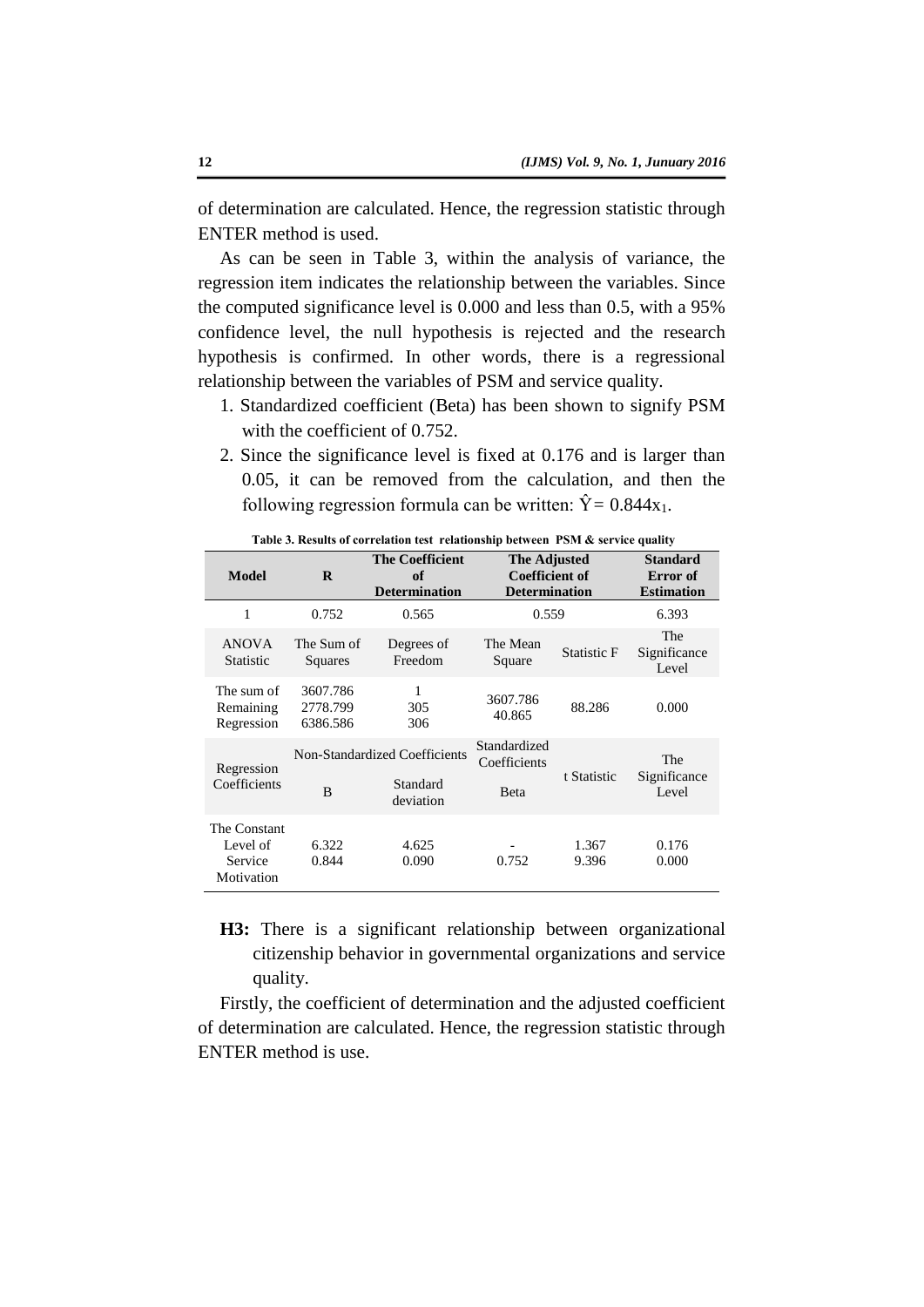As can be seen in Table 4, within the analysis of variance the regression item indicates the relationship between the variables. Since the computed significance level is 0.000 and less than 0.5, with a 95% confidence level, the null hypothesis is rejected and the research hypothesis is confirmed. In other words, there is a regressional relationship between the variables of citizenship behavior and service quality.

- 1. Standardized coefficient (Beta) has been shown to signify citizenship behavior with the coefficient of 0.766.
- 2. Since the significance level is fixed at 0.000 and is less than 0.05, it cannot be removed from the calculation, and then the following regression formula can be written:  $\hat{Y} = 0.0849x_{1+}$ 14.213.

**Table 4. Results of correlation test relationship between organizational citizenship behavior & service quality**

| эсі үне чиашу                                              |                                                                |                                                      |                                                                      |                                  |                                           |
|------------------------------------------------------------|----------------------------------------------------------------|------------------------------------------------------|----------------------------------------------------------------------|----------------------------------|-------------------------------------------|
| <b>Model</b>                                               | R                                                              | <b>The Coefficient</b><br>of<br><b>Determination</b> | <b>The Adjusted</b><br><b>Coefficient of</b><br><b>Determination</b> |                                  | Standard<br>Error of<br><b>Estimation</b> |
| 1                                                          | 0.766                                                          | 0.586                                                | 0.580                                                                |                                  | 6.235                                     |
| <b>ANOVA</b><br><b>Statistic</b>                           | The Sum<br>of Squares                                          | Degrees of<br>Freedom                                | The Mean<br>Square                                                   | <b>Statistic</b><br>F            | The<br>Significance<br>Level              |
| The sum of<br>Remaining<br>Regression                      | 3742.701<br>2643.884<br>6386.586                               | 1<br>305<br>306                                      | 3742.701<br>38.881                                                   | 96.261                           | 0.000                                     |
| Regression<br>Coefficients                                 | Non-Standardized<br>Coefficients<br>Standard<br>B<br>deviation |                                                      | Standardized<br>Coefficients<br>Beta                                 | $\mathbf{f}$<br><b>Statistic</b> | The<br>Significance<br>Level              |
| The Constant<br>Level of<br>Citizenship<br><b>Behavior</b> | 14.213<br>0.849                                                | 3.642<br>0.087                                       | 0.766                                                                | 3.903<br>9.811                   | 0.000<br>0.000                            |

# **Discussions**

The present study aimed to investigate the relationship between PSM and organizational citizenship behavior in public organizations in Tajikistan with regard to the quality of service.

Generally, the studies with reference to governmental organizations underscore the implementation of accessible sampling due to the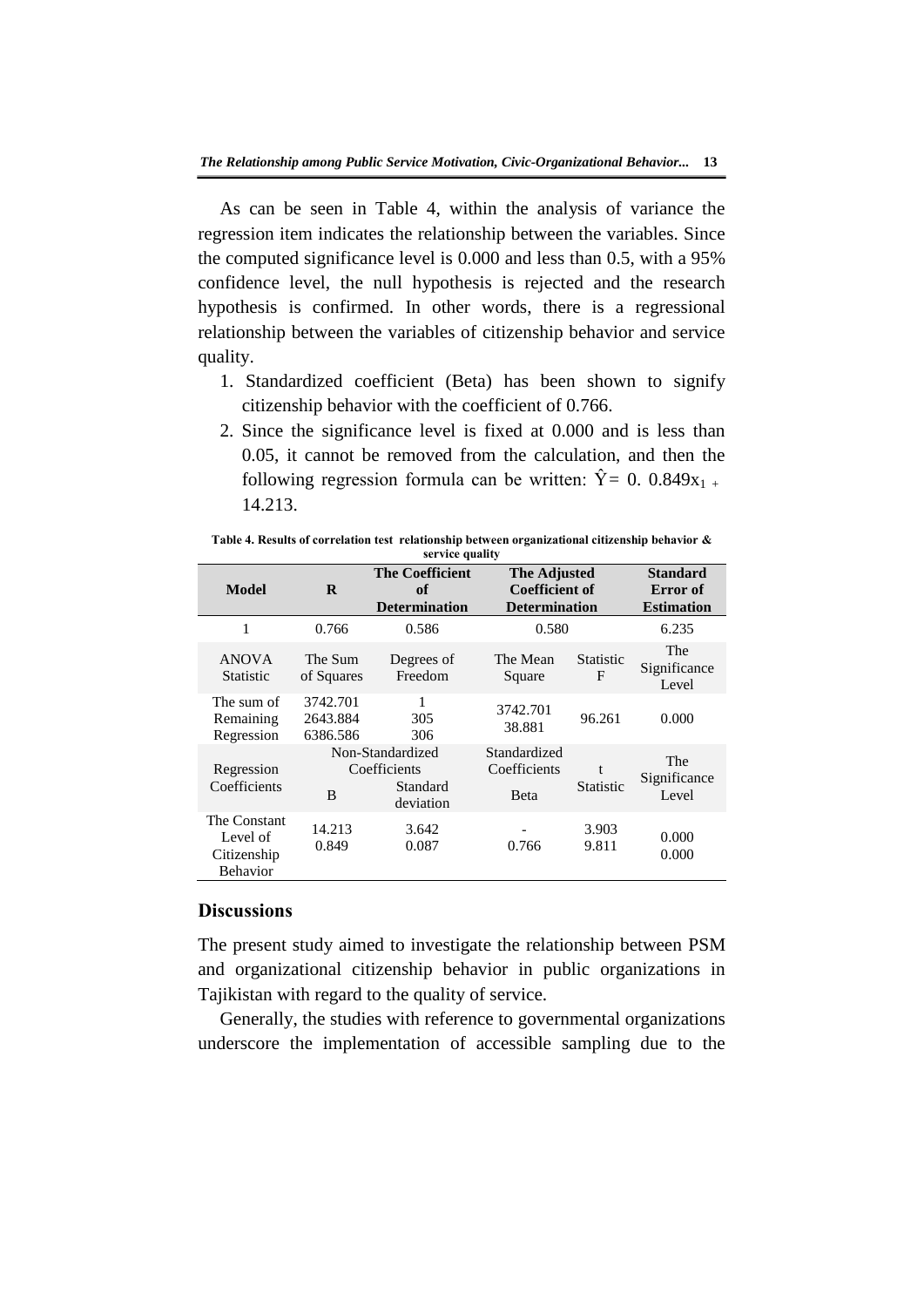limited availability of resources (Rainey, 2011) rather than sampling based on strong theoretical grounds.

The results demonstrated a significant relationship among the three variables. Also, the findings of the current research illustrated a significant relationship between PSM and organizational citizenship behavior.

Furthermore, the results of this study are in line with Pandey *et al*.'s (2007) and Sunaryo's (2013) study which underscored the fact that employees possessing PSM are more likely to be better corporate citizens and to pay more attention to their colleagues; hence, they provide more assistance for their partners to accomplish a variety of duties. Likewise, this study confirmed Kim's (2005) research in that PSM leads to positive civic-organizational behavior which is directly related to organizational performance (Kim, 2005, p. 258). In the same line of research, the present study confirmed the fact that such behavior brings about public interest (Andersen *et al*., 2013; Brander & Andersen, 2013; Brewer, Ritz, & Vandenabeele, 2012; Christensen  $&$  Wright, 2011).

It can be inferred that the more an individual enjoys PSM, the more positive civic-organizational behavior is nurtured. This issue is not only confirmed in the West but also demonstrated throughout such countries like Tajikistan; therefore, its generalizability is inevitable. A steady enhancement of public service quality is considered as an indispensable need to create an atmosphere for exercising intrinsic job motivation in the public sector (Kaiser, 2012).

Besides, the current study demonstrated the fact that there is a significant relationship between PSM and service quality. Numerous studies have demonstrated that PSM is related to a job's behaviors, attitudes, as well as consequences. Through two levels of individual (Naff & Crum, 1999) and organizational (Kim, 2005) performance, PSM heralds a significant relationship among productivity improvements, improved management practices, accountability and trust in government, as well as ultra-organizational corporate attitudes such as forgiveness, serving the public, and political participation (Brewer & Selden, 2000).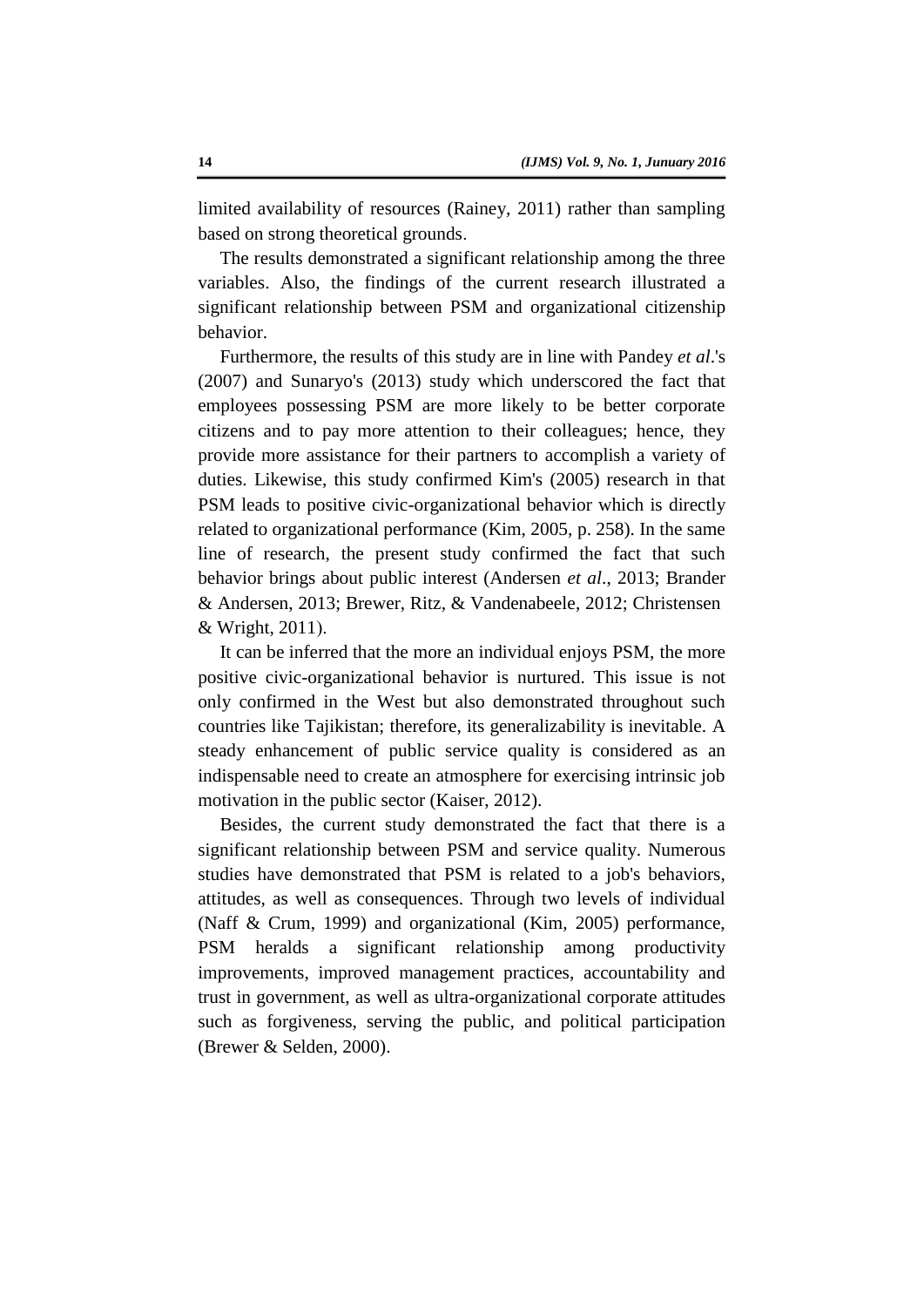The current study conducted in Tajikistan also found that the more one's motivation is for providing sufficient service, the higher service quality promotes in the organizations. Besides, the results of the current research showed a significant relationship between organizational citizenship behavior and service quality. Organizational citizenship behavior is regarded as one of the factors influencing the perceived quality service by customers (Rezaei *et al*., 2012, p. 10).

Hence, many studies including the present one and Touré's (2005), Valzonihoff's (2000), Keviz' (2001), Castro *et al*.'s (2004), Yun and Su's (2003), Pearsy *et al*.'s (2006), Kornodel's (2007), Nyles and Julie's (2003), as well as Robb's (2008) confirmed the impact of organizational citizenship behavior on the quality of service. The employees who show organizational citizenship behavior for other employees or organizations are regarded as more active in meeting their customers' needs and wants. Such an issue is manifested in customers' evaluation of service quality (Organ & Ryan, 1995). Likewise, in this study, the researcher observed that there will be the possibility of improving the quality of public service organizations if organizational citizenship behavior is both underscored and enhanced.

### **Conclusions and Suggestions**

Over the past decade, scholarly interest in PSM has grown remarkably (Bozema & Su, 2014). PSM has been increasingly considered and studied among researchers as well as professionals in management (Bright, 2007). However, most of the studies in the field have been conducted in Western societies (Liu *et al*., 2008). This study examined the relationship between PSM and organizational citizenship behavior in public organizations in Tajikistan with regard to the quality of service. The results of the current research indicate that there is a significant relationship between PSM pattern and civic-organizational behavior with respect to service quality in Tajikistan's governmental organizations.

Also, due to scarce studies which have been carried out in the field and the cultural differences between western and Persian-speaking countries, the present study suggests that more research is needed for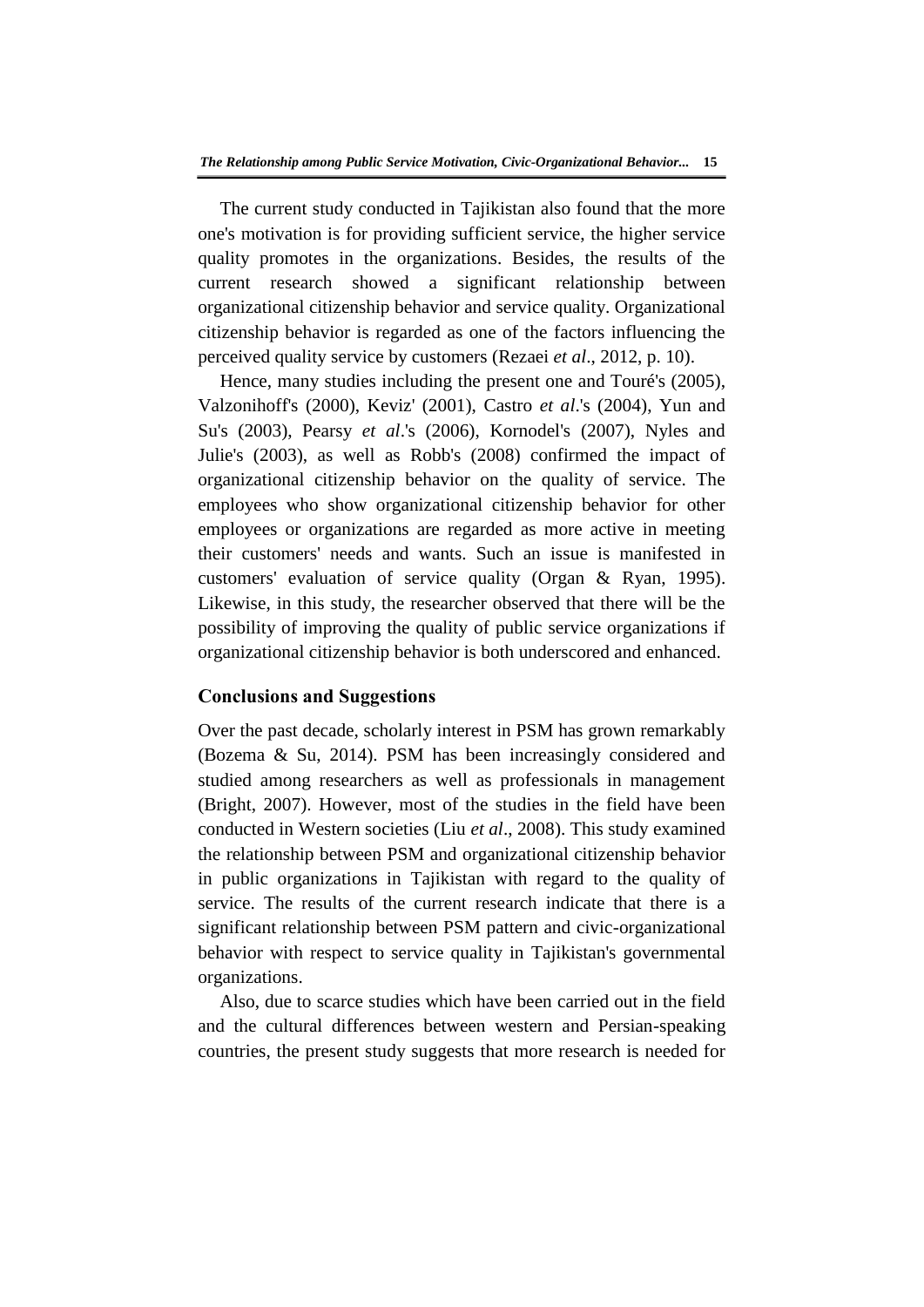proper appreciation of PSM in the governmental sector. On the other hand, regarding the unity and independence of Tajikistan's government within the past 20 years, appreciation and improvement of intrinsic motivation such as PSM can have a positive impact on its economy since, based on the current findings of this study, efficient civilian employees will influence the improvement of the quality in providing better public service. Such items pave the way for customers' satisfaction and national unity within Tajikistan which is regarded as a vital issue for its government.

With respect to the issue of PSM and its characteristics such as appropriate citizenship behavior and improvement in providing sufficient and well-grounded service, this study concluded that public sector managers should try to take into account public rather than individuals' interests through a community-oriented approach, endeavor in serving the public, compensating for public's backwardness, reducing the community's problems , promoting social justice, doing public affairs for individuals from all walks of life, accomplishing the duty of a citizen, increasing customer satisfaction, and so forth. Hence, the improvement of better service delivery through promoting the level of PSM, providing some guidelines for teaching PSM to employees, as well as encouraging employees to provide sufficient service to the public are all and all underscored. Furthermore, attracting more motivated, trained and encouraged employees to serve PSM is remarkable. Different organizations can play distinct roles in the development and framework of employees' PSM (Jacobson, 2011, p. 215). Public organizations should pay their utmost attention to the fact that PSM is able to cover a wider range of incentives and motivational factors with reference to employees and managers working in the public sector (Liu, 2009).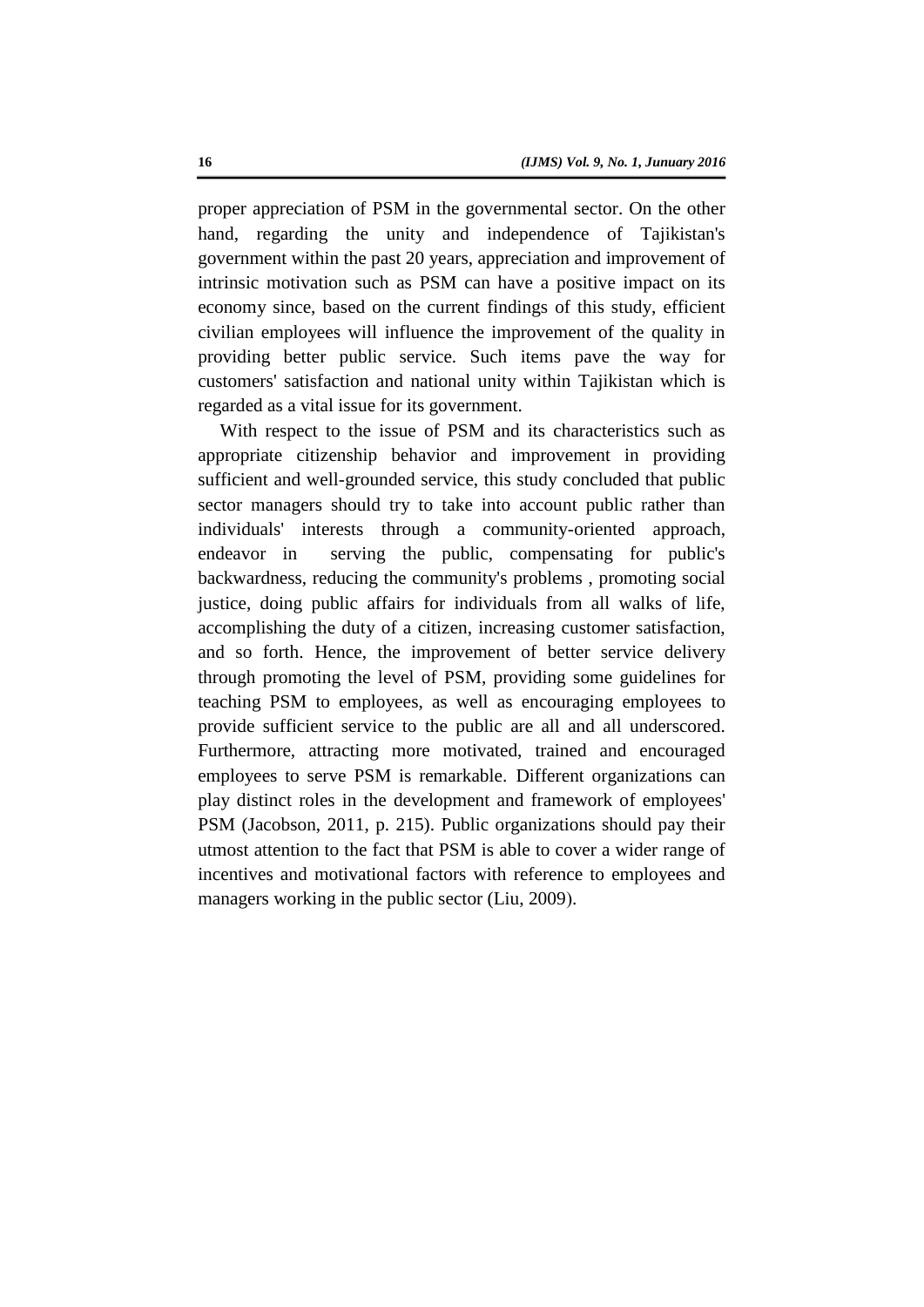#### **References**

- Andersen, L. B.; Torben, B. J.; Anne, M. K.; Lene, H. P. & Karsten, V. K. (2013). "Public values and public service motivation: Conceptual and empirical relationships". *American Review of Public Administration*, 43(3), 292-311.
- Alvani, S. M. & Riahi, B. (2003). "A new concept of comprehensive quality management in the public sector". *Journal of Administrative Reform*,  $(41 - 42)$ , 40-50.
- Amini. M. T. & Farjam, S. (2008). "The investigation of service quality in the public sector"*. Journal of Management*, 3(1), 165-189.
- Anvarirostami, A. & Alimohammadlou, M. (2004). "Bank service quality from the viewpoints of customers and employees: an empirical study in Refah Bank". *17th Australasi Finance and Banking Conference*, Sydney, Australia.
- Azizi, Sh.; Jamali Kapak, Sh. & Tarhandeh, F. (2014). "Physical Distribution Service Quality through Iranian Convenience Stores Retailers Perspectives: a Mixed Method Approach". *Iranian Journal of Management Studies (IJMS),* 7(1), 121-150.
- Enayati, T.; Modanloo, Y.; Behnamfar, R. & Rezaei, A. (2013). "Measuring Service Quality of Islamic Azad University of Mazandaran using SERVQUAL Model". *Iranian Journal of Management Studies (IJMS)*, 6(1), 99-116.
- Babaei, D.; Rahimian, H.; Ahmad, A.; Omar Z. & Idris Kh. (2015). "Ability Mediation Effects in the Relationships between Human Resource Practices and Service Quality". *Iranian Journal of Management Studies (IJMS)*, 8(1), 5-25.
- Bailey, K. M. (1983). "Competitiveness and anxiety in adult second language learning: Looking at and through the diary studies". In H. W. Seliger & M. H. Long (eds.), *Classroom oriented research in second language acquisition.* Rowley, MA: Newbury House, 67-102.
- Bozeman, B. & Su, X. (2014). "Public service motivation concepts and theory: A critique"*. PUAR, Public Administration Review*, *The American Society for Public Administration*10.1111/puar.12248, 1-11.
- Brander, M. & Andersen, L. B (2013). "Does deployment to war affect public service motivation? A panel study of soldiers before and after their service in Afghanistan". *Public Administration Review*, 73(3), 466–477.
- Brewer, G. A.; Ritz, A. & Vandenabeele, W. (2012). "Introduction to a symposium on public service motivation: An international sampling of research". *International Journal of Public Administration*, 35, 1, 1-4.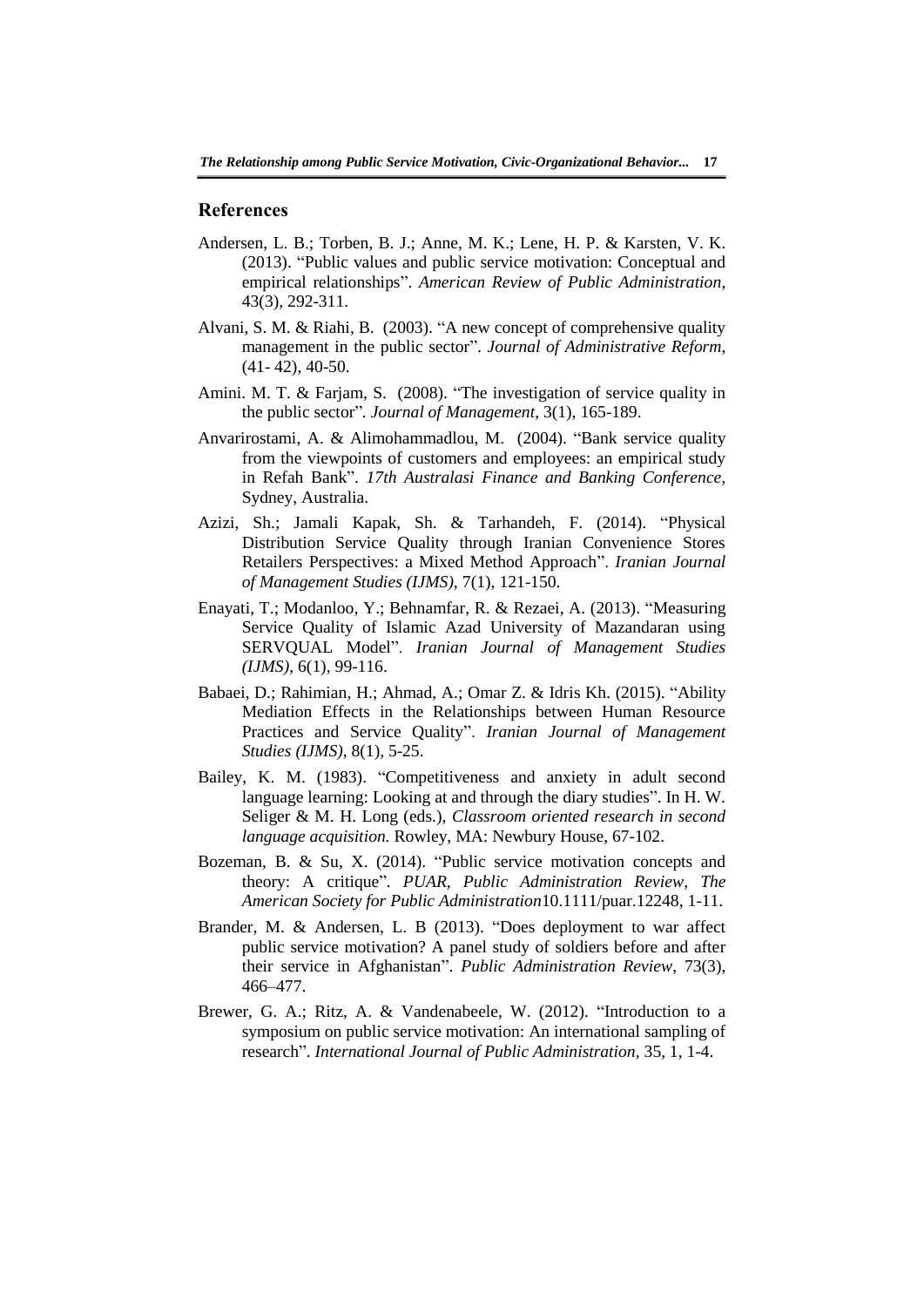- Brewer, G. A.; Selden, S. C. & Facer, R. L. (2000). "Individual conceptions of public service motivation". *Public Administration Review*, 60(3), 254-264.
- Bright, L. (2007). "Does person-organization fit mediate the relationship between public service motivation and the job performance of public employees?". *Review of Public Personnel Administration*, 27(2), 361- 379.
- Christensen, R. K. & Wright, B. E. (2011). "The effects of public service motivation on job choice decisions: Disentangling the contributions of person-organization fit and person-job fit"*. Journal of Public Administration Research and Theory*. 21(4), 723–743.
- Crewson, P. E. (1997). "Public service motivation: building empirical evidence of incidence and effect". *Journal of Public Administration Research and Theory*, 7(3), 499-518.
- Houston, D. J. (2000). "Public service motivation: a multivariate test"*. Journal of Public Administration Research and Theory*, 10(5), 713- 728.
- Jacobson, W. S. (2011). "Creating a motivated workforce: How organizations can enhance and develop Public Service Motivation (PSM)". *Public Personnel Management*, 40(3), 215-238.
- Kaiser, L. C. (2012). "Mehr marketing im sozialleistungsbereich". *Public Marketing*, 12, 26-29.
- Kazemi, B. (1997). "A Remark on the quality of public and private organizations". *Journal of Business Transformation*, (16), 11-22.
- Kernodle, T. A. (2007). *Antecedents and consequences of organizational citizenship behavior: A hierarchical linear modeling study*. Ph.D. Dissertation, *Touro University*.
- Kim, S. (2005). "Individual-level factors and organizational performance in government organizations". *Journal of Public Administration Research and Theory*, 15(2), 245-262.
- Kim, S. (2006). "Public service motivation and organizational citizenship behavior in Korea". *International Journal of Manpower*, 27(8), 722- 740.
- Kim, S. (2009). "Testing the structure of public service motivation in Korea: A research note". *Journal of Public Administration Research and Theory*, August, 99, 839-851.
- Liu, B.; Tang, N. & Zhu, X. (2008). "Public service motivation and job satisfaction in China". *International Journal of Manpower*, 29(8), 684-699.
- Meyer, J. P.; Becker, T. E. & Vandenberghe, C. (2004). "Employee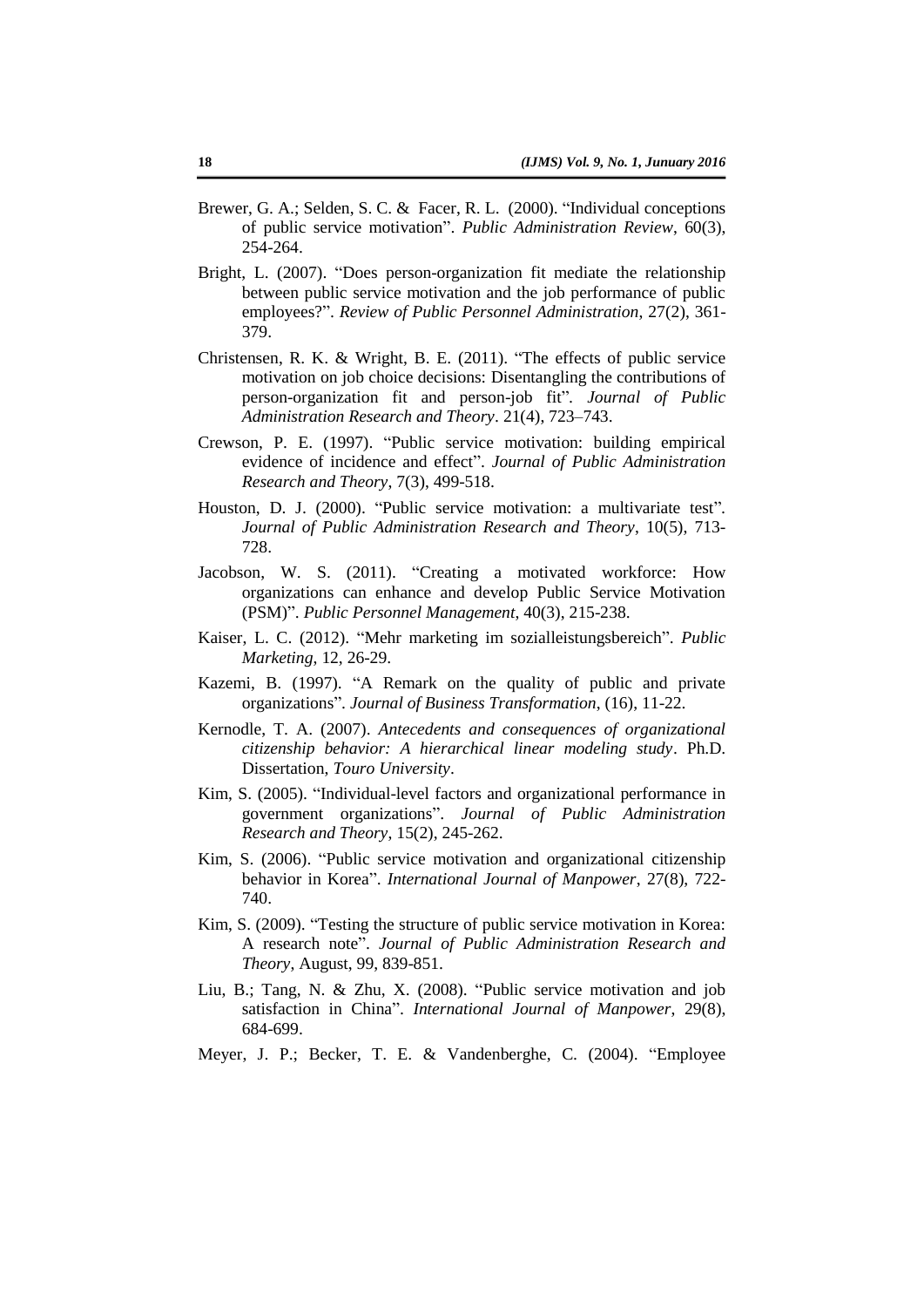commitment and motivation: A conceptual analysis and integrative model". *Journal of Applied Psychology*, 89(6), 991-1007.

- Naff, K. C. & Crum, J. (1999). "Working for America: Does public service motivation make difference?". *Review of Public Administration*, 19(4), 5-16.
- Netemeyer, R. G.; Bowles, J. S.; MacKee, D. O. & McMurrian, R. (1997). "An investigation into the antecedents of organizational citizenship behaviors in a personal selling context". *Journal of Marketing*, 61, 85- 98.
- Nyhan, R. C. & Marlowe, H. A. (1993). "Organizational effectiveness enhancement under total quality management (TQM) in a non-Manufacturing". In: D. J. Sumanth, R. Poupart, D. S. Sink, editors, *Productivity and Quality management frontiers, Norcross: G.A*. *Industrial Engineering and Management Press*, 294-303.
- Organ, DW. & Ryan, K. (1995). "A meta-analytic review of attitudinal and dispositional predictors of organizational citizenship behavior". *Journal of Pers Psychol*, (48), 775-802.
- Pandey, S. K.; Wright, B. E. & Moynahan, D. P. (2007). "Public Service Motivation and organizational citizenship behavior: Testing a preliminary model". *L Follette School Working Paper*, (2007-0017), Retrieved October 22, 2007 from http:www.lafollette.wisc.edu/ publications/workingpapers/ moynihan2007-017.pdf.
- Parasuraman, A.; Zeithaml, V. & Berry, L. L. (1988). "SERVQUAL: A multiple-item scale for measuring consumer perceptions of service quality". *Journal of Retailing*, 63(1), 12–37.
- Parasuraman, A.; Zeithaml, V. A. & Berry, L. L. (1985). "A Conceptual Model of Service Quality and its Implications for Future Research". *Journal of Marketing*, 49, 41-50.
- Perry, J. L. (1996). "Measuring Public Service Motivation: An assessment of construct reliability and validity"*. Journal of Public Administration Research and Theory*, 6(1), 5-22.
- Perry, J. L. & Wise, L. R (1990). "The Motivational Bases of Public Service". *Public Administration Review*, 50(3), 367-373.
- Petrovsky, N. (2009). *Does Public Service Motivation Predict Higher Public Service Performance? A Research Synthesis*. Martin School of Public Policy and Administration, University of Kentucky, pp.1-14
- Podsakoff, P. M.; MacKenzie, S. B.; Paine, J and B. & Bachrach, D. G (2006). "Organizational citizenship behaviors: A critical review of the theoretical and empirical literature and suggestions for future research". *Journal of Management*, 26, 513-563.